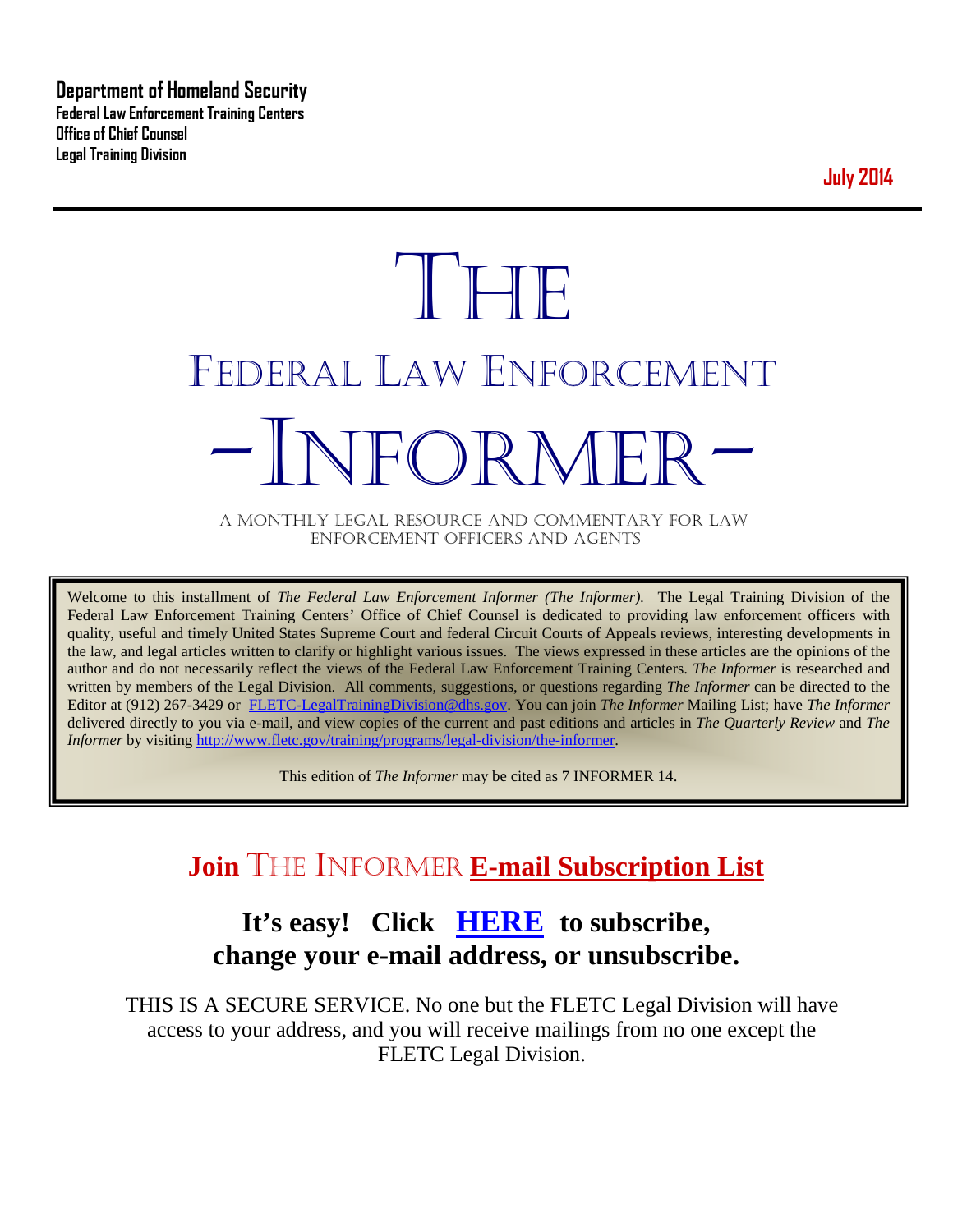## **In This Issue**

## **Free FLETC Informer Webinar Schedule**

## **Click [HERE](#page-2-0)**

**\*\*\*\*\*\*\*\*\*\*\*\*\*\*\*\*\*\*\*\*\*\*\*\*\***

## **Case Summaries**

## **Circuit Courts of Appeals**

## **Click [Here](#page-3-0)**

**2nd [Circuit](#page-3-1) 3rd [Circuit](#page-3-2) 4th [Circuit](#page-4-0)**

**5th [Circuit](#page-5-0) 7th [Circuit](#page-6-0) 8th [Circuit](#page-8-0)**

**10th [Circuit](#page-9-0) 11th [Circuit](#page-10-0)** 

**\*\*\*\*\*\*\*\*\*\*\*\*\*\*\*\*\*\*\*\*\*\*\*\*\***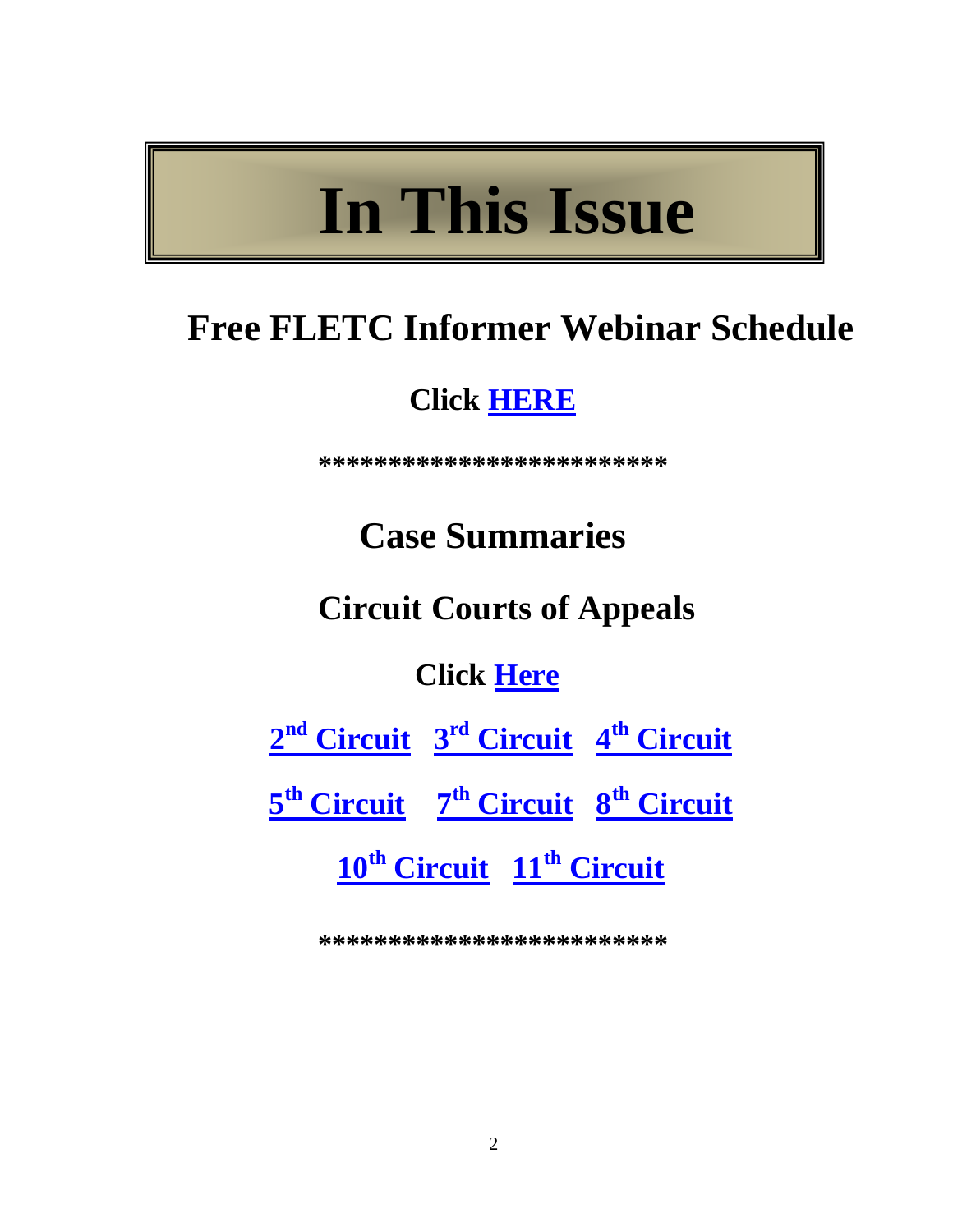## <span id="page-2-0"></span>**Free FLETC Informer Webinar Series Schedule July 2014**

**(See the bottom of page 3 for instructions on how to participate in a webinar)**

#### **1. Law of Video Surveillance**

1-hour webinar presented by Bruce-Alan Barnard, FLETC Legal Division

This course will review statutory and case law concerning video surveillance.

#### **Date and Time:**

#### **Tuesday July 29, 2014: 10:30am EDT**

To participate in this webinar: **<https://share.dhs.gov/lawofvideosurveillance/>**

#### **2. United States Supreme Court Wrap-Up: 2013 Term**

1-hour webinar presented by Ken Anderson and John Besselman, FLETC Legal Division

This webinar will review nine United States Supreme Court cases decided in the October 2013 Term that affect law enforcement officers. The cases are: *Fernandez v. California*, *U.S. v. Apel*, *U.S. v. Castleman*, *Navarette v. California*, *Wood v. Mos*s, *Plumhoff v. Rickard*, *Abramski v. U.S*., *Riley v. California* and *U.S. v. Wurie*.

#### **Dates and Times:**

#### **Monday July 28, 2014: 10:30 am EDT**

To participate in this webinar: **<https://share.dhs.gov/usscwrapup2013term>**

#### **To participate in a FLETC Informer Webinar:**

- 1. Click on the appropriate link above to access the Homeland Security Information Network (HSIN).
- 2. If you have a HSIN account, enter with your login and password information.
- 3. If you do not have a HSIN account click on the button next to "Enter as a Guest."
- 4. Enter your name and click the "Enter" button.
- 5. You will now be in the meeting room and will be able to participate in the webinar.
- 6. Even though meeting rooms may be accessed before a webinar, there may be times when a meeting room is closed while an instructor is setting up the room.
- 7. Meeting rooms will be open and fully accessible at least one-hour before a scheduled webinar.
- 8. Training certificates will be provided at the conclusion of each webinar.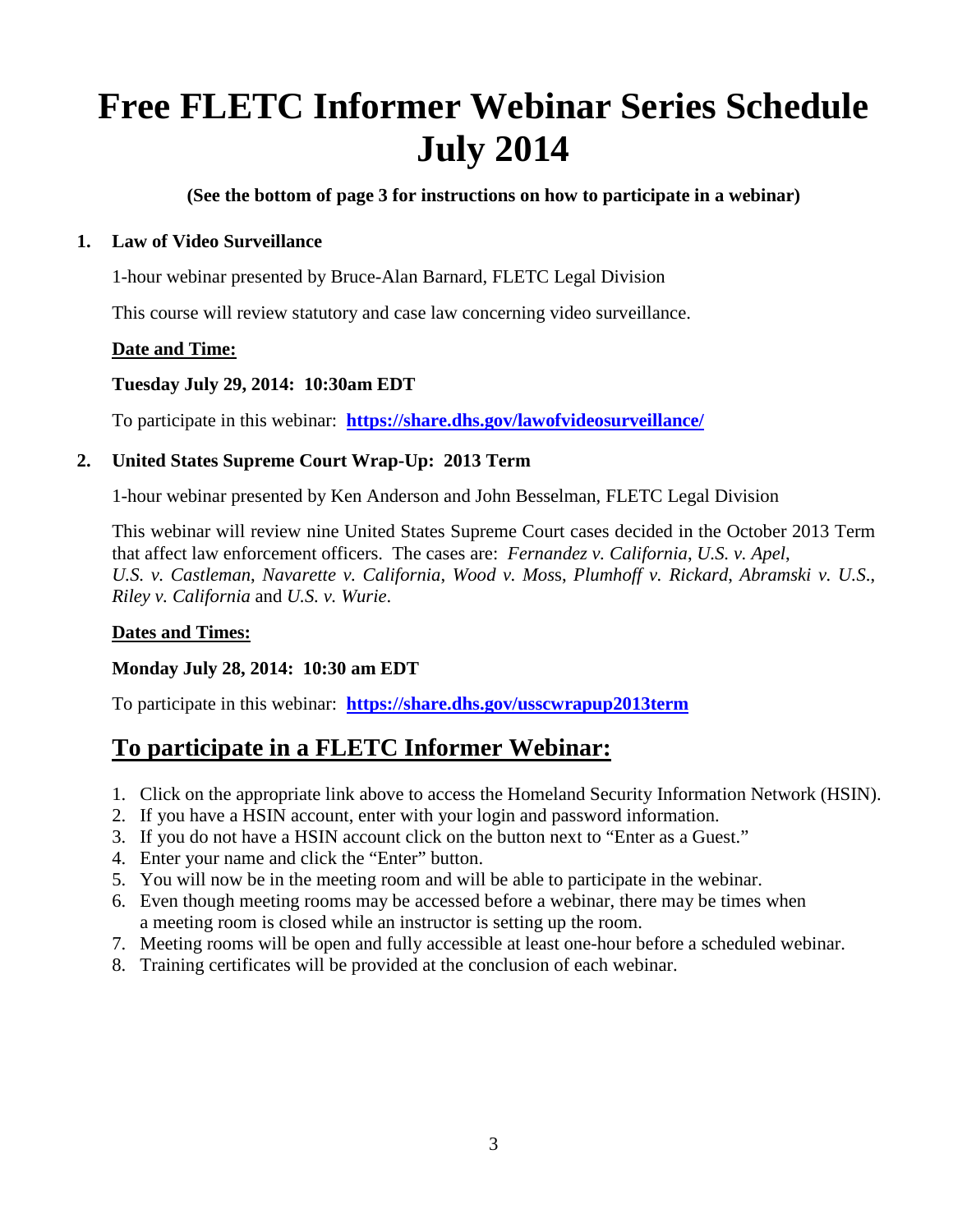## CASE SUMMARIES

## Circuit Courts of Appeal

## <span id="page-3-1"></span><span id="page-3-0"></span>**2nd Circuit**

#### **United States v. Ganias, 2014 U.S. App. LEXIS 11222 (2d Cir. Conn. June 17, 2014)**

Ganias owned an accounting business that provided services to a client who had contracts with the federal government. After receiving a tip the client was involved in criminal activity, federal investigators obtained a warrant to search Ganias' offices for accounting records related to the client. As a result, in November 2003, the investigators made mirror images of Ganias' computers' hard drives. The mirror images included copies of every file on Ganias' computers, including files containing Ganias' personal financial records, which were beyond the scope of the search warrant.

In December 2004, investigators isolated and extracted the computer files that were covered by the search warrant. However, the investigators did not purge or delete Ganias' personal financial records from the mirror images that were not related to their investigation.

In April 2006, investigators obtained a warrant to search the mirror images for Ganias' personal financial records. As a result, investigators discovered evidence that was introduced against Ganias at his trial for income tax evasion.

Ganias was convicted. On appeal, Ganias argued the government violated the *Fourth Amendment*  when the investigators seized his personal computer records in November 2003 and then retained them for more than two and one half years before obtaining a warrant to search them in April 2006.

The court agreed, concluding the unauthorized seizure and retention of Ganias' personal financial records was unreasonable. The search warrant issued in 2003 did not authorize the seizure of Ganias' personal financial records. By December 2004, Ganias' personal records had been separated from those relevant to the federal investigation. Nevertheless, the government continued to retain Ganias' personal records until it developed probable cause to search and seize them in April 2006. Without some independent basis for retaining those documents, the court held the government violated Ganias' *Fourth Amendment* rights by retaining his personal financial files for a prolonged period of time and then using them in a future criminal investigation.

Click **[HERE](http://docs.justia.com/cases/federal/appellate-courts/ca2/12-240/12-240-2014-06-17.pdf)** for the court's opinion.

\*\*\*\*\*

## <span id="page-3-2"></span>**3rd Circuit**

#### **United States v. Stanley, 2014 U.S. App. LEXIS 10833 (3d Cir. Pa. Jan. 7, 2014)**

A police officer investigating the online distribution of child pornography discovered a computer on the Gnutella peer-to-peer network sharing files he believed contained child pornography. The officer determined the computer's Internet protocol (IP) address and the subscriber to whom the computer was assigned (the Neighbor). However, when the officer executed a search warrant, he discovered none of the Neighbor's computers contained child pornography or the Gnutella file sharing software.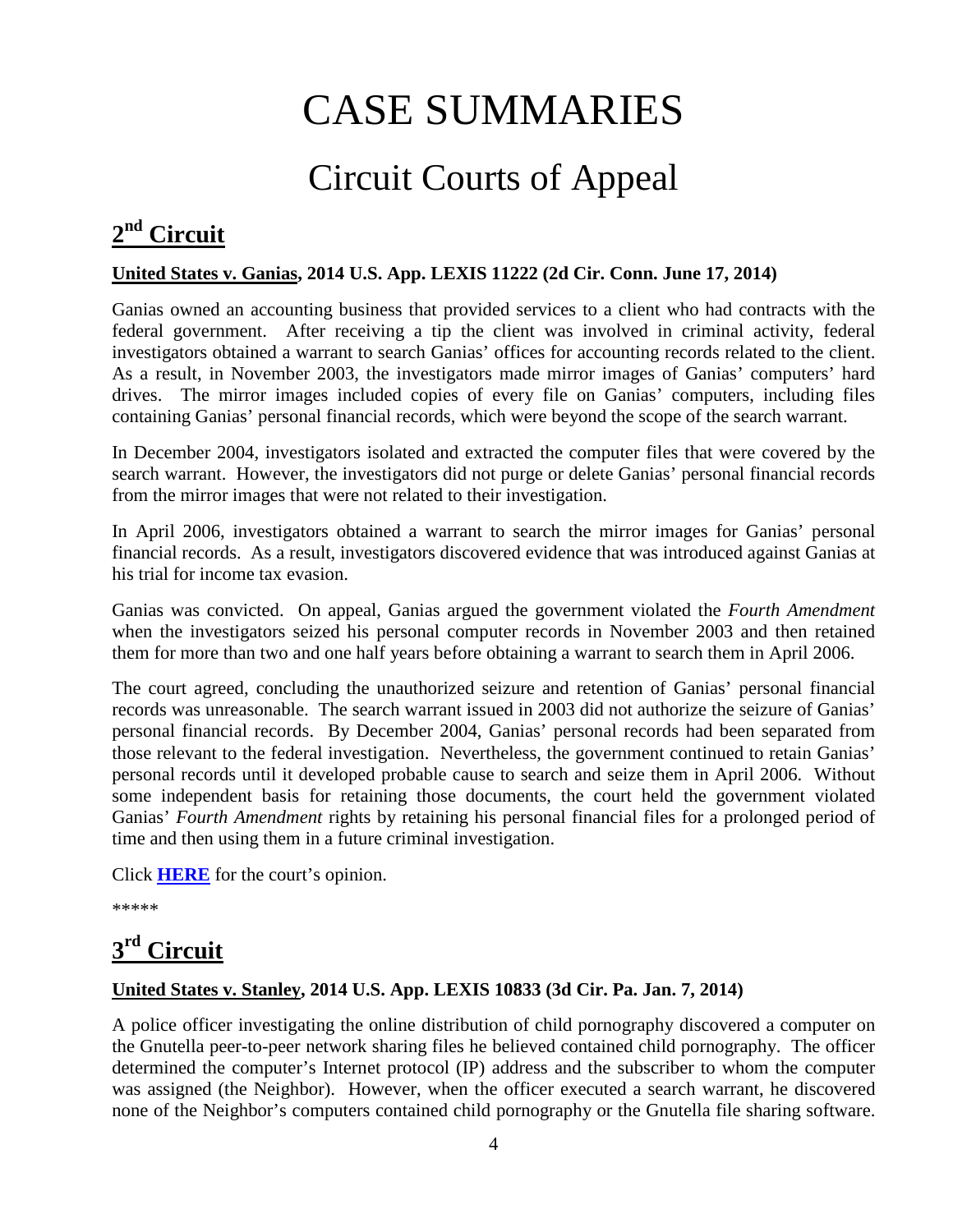When the investigator learned the Neighbor's Internet router was not password-protected, he suspected another person was connecting wirelessly, or mooching, the Neighbor's Internet connection without permission. With the Neighbor's consent, the officer connected a police computer to the Neighbor's router, which allowed the officer to determine the media access control (MAC) address and IP address of any other device that connected to the router.

A few weeks later, the officer was alerted that a computer sharing child pornography was mooching the Neighbor's Internet connection. The officer determined the MAC and IP addresses of the mooching computer. The officer went to the Neighbor's house and using free mobile tracking software called MoocherHunter tried to locate the computer that was accessing the Neighbor's router. By using MoocherHunter and a directional antenna, the officer measured the signal strength of the radio waves emitted from the MAC card of the mooching computer. The officer discovered MoocherHunter's readings were strongest when he aimed the antenna at a six-unit apartment complex across the street from the Neighbor. When the officer stood on a public sidewalk in front of the apartment building, MoocherHunter's readings were strongest when the officer aimed the antenna directly at Stanley's apartment. Based on this information, the officer obtained a warrant to search Stanley's apartment. The officer seized Stanley's computer and later recovered numerous images and video files depicting child pornography.

Stanley argued the officer violated the *Fourth Amendment* when he used MoocherHunter to trace Stanley's wireless signal back to the interior of his apartment.

The court disagreed. Stanley intentionally sent a wireless signal from his computer to the Neighbor's router every time he logged on to the Neighbor's Internet connection. Once this occurred, the Neighbor's router relayed data to the Internet service provider (ISP) and back to Stanley's computer without either the Neighbor's or the ISP's knowledge or consent. Under these circumstances, the court found Stanley was, in effect, a virtual trespasser. Consequently, the court held Stanley had no reasonable expectation of privacy in the wireless signal emitted from his computer while he committed this virtual trespass. In addition, the court noted that MoocherHunter revealed only the path of the radio waves that were mooching the Neighbor's Internet connection and not their content.

Click **[HERE](http://docs.justia.com/cases/federal/appellate-courts/ca3/13-1910/13-1910-2014-06-11.pdf)** for the court's opinion.

\*\*\*\*\*

## <span id="page-4-0"></span>**4th Circuit**

#### **United States v. Saafir, 2014 U.S. App. LEXIS 10847 (4th Cir. N.C. June 11, 2014)**

A police officer stopped Saafir for speeding and driving a car with excessively tinted windows. During the stop, the officer saw a hip flask commonly used to carry alcohol in the pocket of the driver's side door. After the officer issued Saafir warning tickets and returned his identification documents, the officer asked Saafir for consent to frisk him. Saafir consented, but the frisk revealed nothing. The officer then asked Saafir if he could search Saafir's car, but Saafir refused. After Saafir refused to consent to a search of the car a second time, the officer told Saafir he had probable cause to search the car based on the presence of the hip flask, as a state statute made it a violation for a person to possess an alcoholic beverage other than in the manufacturer's original container. Having declared his authority and intent to search the car, the officer asked Saafir if there was anything he should know about inside the car. Saafir told the officer there "might" be a gun in the car. The officer searched the car and found a gun in the glove compartment. The officer never touched the flask and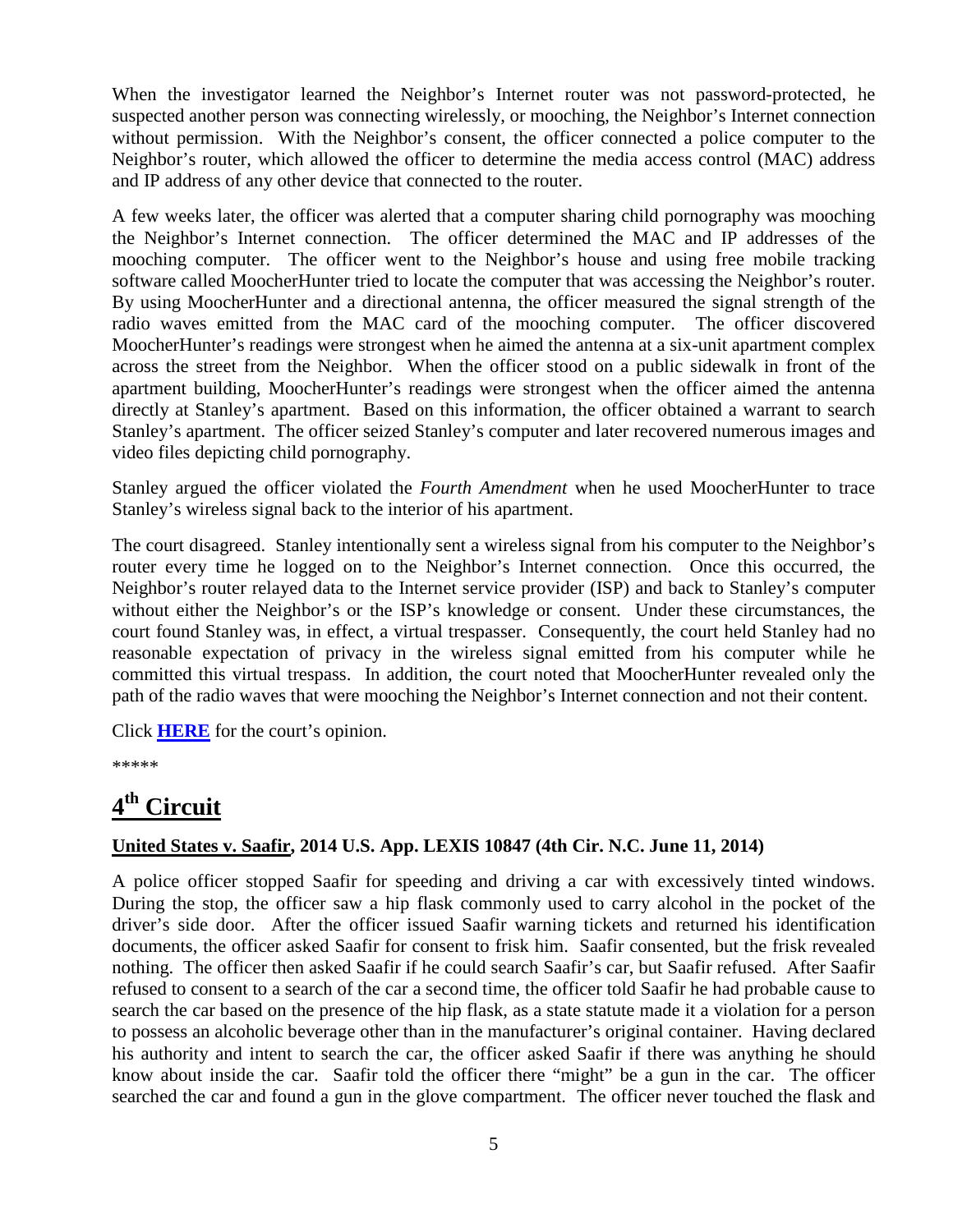there was no evidence Saafir had been drinking. Saafir was convicted of being a felon in possession of a firearm.

The court noted it is well settled that a search or seizure is unreasonable if it is premised on a law enforcement officer's misstatement of his authority. On appeal, the government conceded the presence of the hip flask in the door pocket did not establish probable cause to search Saafir's car. However, it was only after the officer told Saafir that he had probable cause to search the car that Saafir admitted to the presence of the gun in the car. Consequently, the court held the officer's false assertion of his authority to search the car tainted Saafir's incriminating statements as well as the subsequent search of the car. Therefore, Saafir's incriminating statement and the gun discovered in the glove compartment should have been suppressed.

Click **[HERE](http://docs.justia.com/cases/federal/appellate-courts/ca4/13-4049/13-4049-2014-06-11.pdf)** for the court's opinion.

\*\*\*\*\*

### <span id="page-5-0"></span>**5th Circuit**

#### **United States v. Boche-Perez, 2014 U.S. App. LEXIS 11309 (5th Cir. Tex. June 17, 2014)**

At approximately 9:10 a.m., Customs and Border Patrol (CBP) agents detained Perez for secondary inspection at the Laredo Port of Entry after an identification check revealed Perez was a suspected narcotics smuggler. At 12:40 p.m., CBP agents found DVDs containing child pornography in Perez's luggage. An agent with Immigration and Customs Enforcement (ICE) arrived, interviewed Perez and received confirmation from an Assistant United States Attorney at 3:22 p.m. that the government would prosecute Perez. The ICE agent arrested Perez and turned him over to a CBP agent so Perez could be processed for admission into the United States. At 4:15 p.m. Perez admitted to the CBP agent that he knew the DVDs in his luggage contained child pornography. Afterward, the CBP agent prepared a written statement containing Perez's admission, which Perez reviewed and signed at 6:00 p.m. At 9:00 p.m., CBP informed ICE that Perez had confessed and was ready for transport to jail. Before transporting Perez, an ICE agent questioned Perez again. Perez admitted to the ICE agent that he possessed more child pornography at his home in Arkansas. The ICE agent booked Perez into jail at 11:40 p.m. Perez spent two nights in jail before he was presented to the magistrate judge.

Perez argued his three confessions should have been suppressed because the ICE agent unreasonably delayed his presentment to the magistrate judge. Perez further argued his confessions should have been suppressed because they were involuntary.

*Rule 5 of the Federal Rules of Criminal Procedure* requires that "a person making an arrest within the United States must take the defendant without unnecessary delay before a magistrate judge." *18 U.S.C. § 35019(c)* further provides that a court may not suppress a confession made during a six-hour safe harbor period solely due to a delay in presentment if the confession was made voluntarily. However, confessions obtained outside the six-hour safe harbor may be excluded if the delay in presentment was unreasonable. In addition, when determining whether a delay was reasonable, the court examines the delay at the time of the confession, not when the defendant actually was presented to the magistrate judge.

Here, the district court found the six-hour safe harbor began at 9:10 a.m., which the government did not contest, and expired at 3:10 p.m. As a result, the court concluded Perez's three confessions occurred outside the six-hour safe harbor.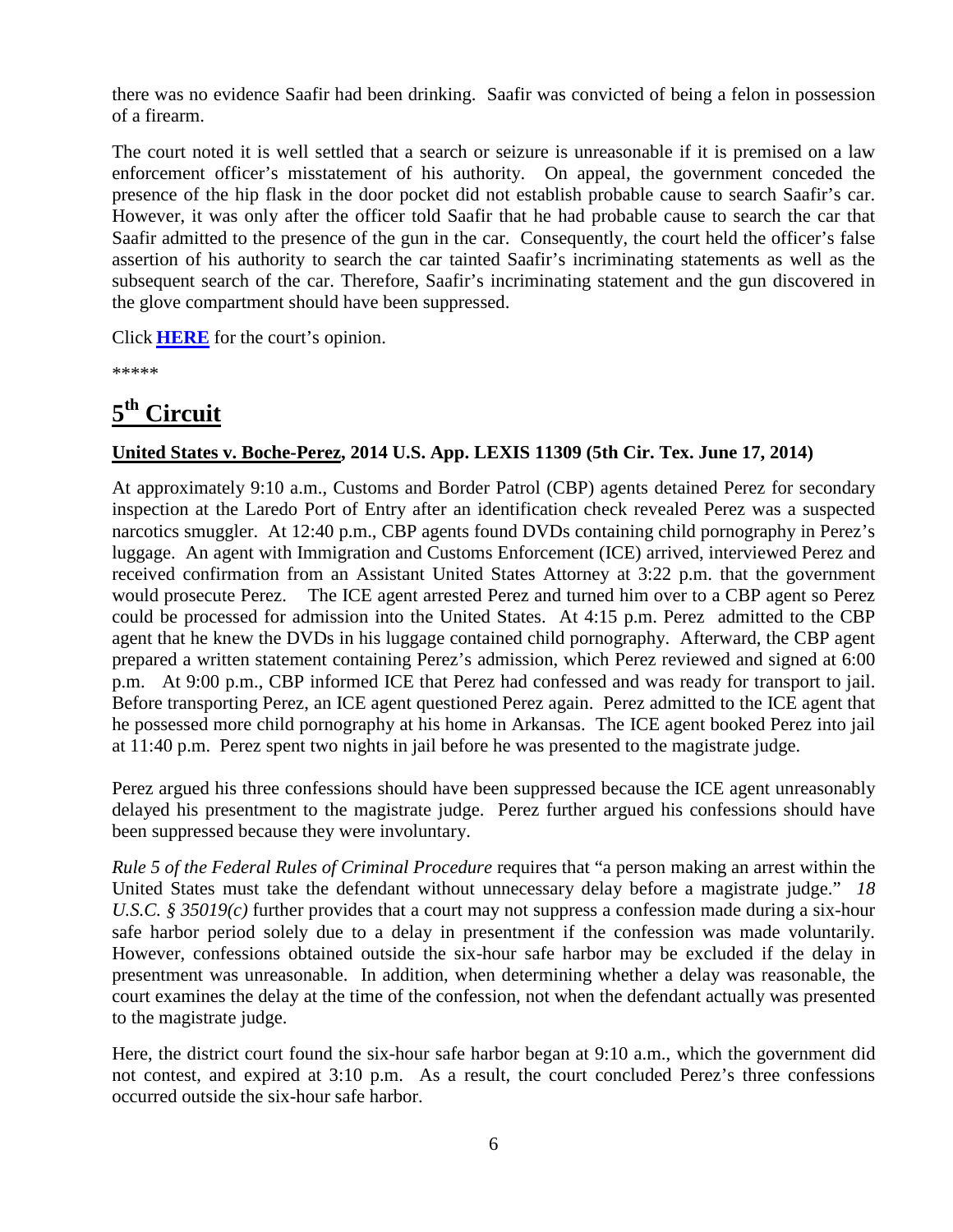Nonetheless, the court held the government's delay in not presenting Perez by 4:15 p.m., the time of his oral confession, was reasonable. The court found during this time CBP agents were processing Perez for entry and searching his luggage. Once the DVDs were discovered, the ICE agent was notified. The ICE agent then investigated the alleged crime and notified the AUSA. Finally, the ICE agent had to prepare, review and submit a criminal complaint to the AUSA. After the ICE agent finished, CBP still had to administratively process Perez for immigration purposes before Perez could be transported to the jail.

After Perez's oral confession at 4:15 p.m., the CBP agent drafted a written confession, which Perez reviewed and signed at 6:00 p.m. The court held the government's delay in not presenting Perez by 6:00 p.m. was reasonable while the CBP agent was transferring Perez's oral confession into writing.

Finally, the court did not rule on the delay concerning Perez's 9:00 p.m. confession. The court found the record was not clear and any error in admitting this confession was harmless as Perez did not plead guilty to any of those additional offenses.

The court further held that Perez's confessions were voluntary. First, there was no evidence to show the delay in presentment was designed to obtain a confession from Perez. Second, immediately after waving his *Miranda* rights, Perez admitted to the CBP agent that he knew the DVDs in his luggage contained child pornography and then Perez signed a written statement to that effect.

Click **[HERE](http://docs.justia.com/cases/federal/appellate-courts/ca5/12-40141/12-40141-2014-06-17.pdf)** for the court's opinion.

\*\*\*\*\*

## <span id="page-6-0"></span>**7th Circuit**

#### **United States v. Valley, 2014 U.S. App. LEXIS 11808 (7th Cir. Wis. June 18, 2014)**

In September 2010, a police officer using file-sharing software downloaded files containing child pornography from an IP address assigned to Valley's mother, Jenson. In May 2011, a state court judge issued a warrant to search computers, digital storage devices and other related items found at Jenson's house. When police officers arrived at Jenson's house, the officers located Valley in the basement and handcuffed him. Once the house was secured, ten minutes later, the officers removed Valley's handcuffs and allowed him to get dressed. The officers told Valley he was not under arrest and that he could leave at any time. Valley elected to remain at the house where he smoked, drank sodas and used the bathroom during the 5 ½ hours the officers searched the house. During this time, Valley made incriminating statements to the police officers. After discovering child pornography on his computer, the government indicted Valley.

Valley claimed his incriminating statements should have been suppressed because the officers failed to provide him *Miranda* warnings. Valley also argued the search warrant did not establish probable cause that Valley still possessed images of child pornography, as eight months had elapsed since the officer last downloaded child pornography from his computer.

The court held Valley was not entitled to *Miranda* warnings because Valley was not in custody for *Miranda* purposes. First, the officers never drew their guns or threatened Valley. Second, the officers told Valley, after the house was secured, that he was free to leave. Third, the officers allowed Valley to smoke, drink soda, and move around the house without restraints. The court concluded a reasonable person in these circumstances would have felt free to leave.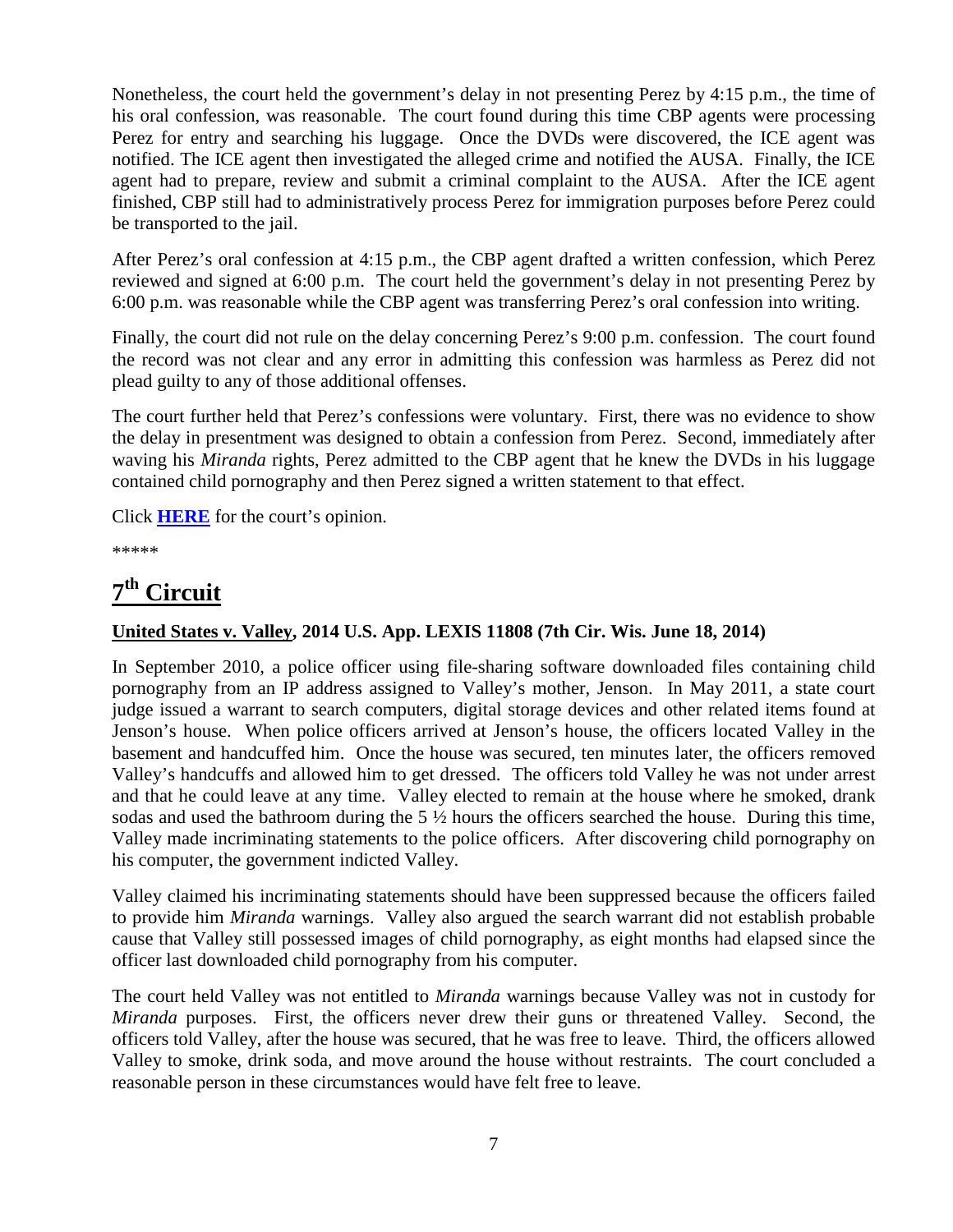The court further held the information in the search warrant affidavit was not stale; therefore, the officers established probable cause Valley possessed child pornography. In the search warrant affidavit, the officer acknowledged the eight-month delay and stated that in "almost every instance" when multiple months separate the discovery of child pornography and the issuance of a warrant, the images remain on the computer even if the computer moves or the Internet access ends. Additionally, the court recognized prior case law in this area has held that investigators looking for digital evidence can assume it remains on the hard drive because modern computers, by default, retain the data.

Click **[HERE](http://docs.justia.com/cases/federal/appellate-courts/ca7/13-2870/13-2870-2014-06-18.pdf)** for the court's opinion.

\*\*\*\*\*

#### **Hawkins v. Mitchell, 2014 U.S. App. LEXIS 11906 (7th Cir. Ill. June 23, 2014)**

Bumgarner called 911 and reported Hawkins locked her out of his house, but that her keys were still inside the residence. Bumgarner told the 911 operator Hawkins had a history of abusiveness, but the current argument was "verbal only." When Officer Mitchell arrived, he saw clothing scattered across the yard, and Bumgarner shouting at Hawkins, who was on the front porch. Hawkins then went inside his house and slammed the door. Bumgarner told Mitchell she was not injured, apologized for calling 911, but that she needed her keys so she could leave. Bumgarner told Mitchell that Hawkins had not been violent and had not threatened her. Mitchell knocked on the door and Hawkins opened it, telling Mitchell he did not want to talk to him. Mitchell stuck his foot in the doorway, which prevented Hawkins from closing it, and then Mitchell entered Hawkins' house. Hawkins repeatedly told Mitchell to get out of his house, but Mitchell refused. When Officer Bowersock arrived, Mitchell motioned him inside Hawkins' house. In the meantime, Hawkins was on the telephone, speaking with his attorney. Bowersock told Hawkins to get off the phone, or he would be arrested. When Hawkins did not comply, Bowersock told Hawkins he was under arrest. Bowersock and Mitchell then grabbed Hawkins by his wrists and wrestled him to the floor. The state filed charges against Hawkins, but later dismissed them.

Hawkins sued the officers, claiming among other things, the officers violated the *Fourth Amendment* when they entered his house without a warrant, consent or an exigency. The officers argued they were justified in entering Hawkins' house without a warrant "to prevent imminent serious injury" and to question Hawkins about the "situation."

First, the court stated the need to question Hawkins amounted to ordinary investigation of possible crime, which did not constitute exigent circumstances.

Second, the court ruled the facts, even as presented by the officers, did not support the conclusion that the entry into Hawkins' house was necessary to prevent imminent serious injury to anyone. When Mitchell arrived, Bumgarner told him she was not injured and that her argument with Hawkins was verbal. Instead of expressing a need for protection from Hawkins, Bumgarner told Mitchell she wanted to get her keys from inside the house. Even though Mitchell lawfully attempted to initiate a consensual encounter with Hawkins, Mitchell's non-consensual and warrantless entry into Hawkins' house was unreasonable. When Mitchell entered the house, there was no evidence that Hawkins posed a threat to anyone, and after Bowersock entered, Hawkins continued to object to the officers' presence. Even though Hawkins did not comply with Bowersock's command to get off the phone, Hawkins never threatened the officers. Consequently, the court held because Mitchell and Bowersock did not have a warrant, consent or exigent circumstances, their entry and in-home arrest of Hawkins violated the *Fourth Amendment*.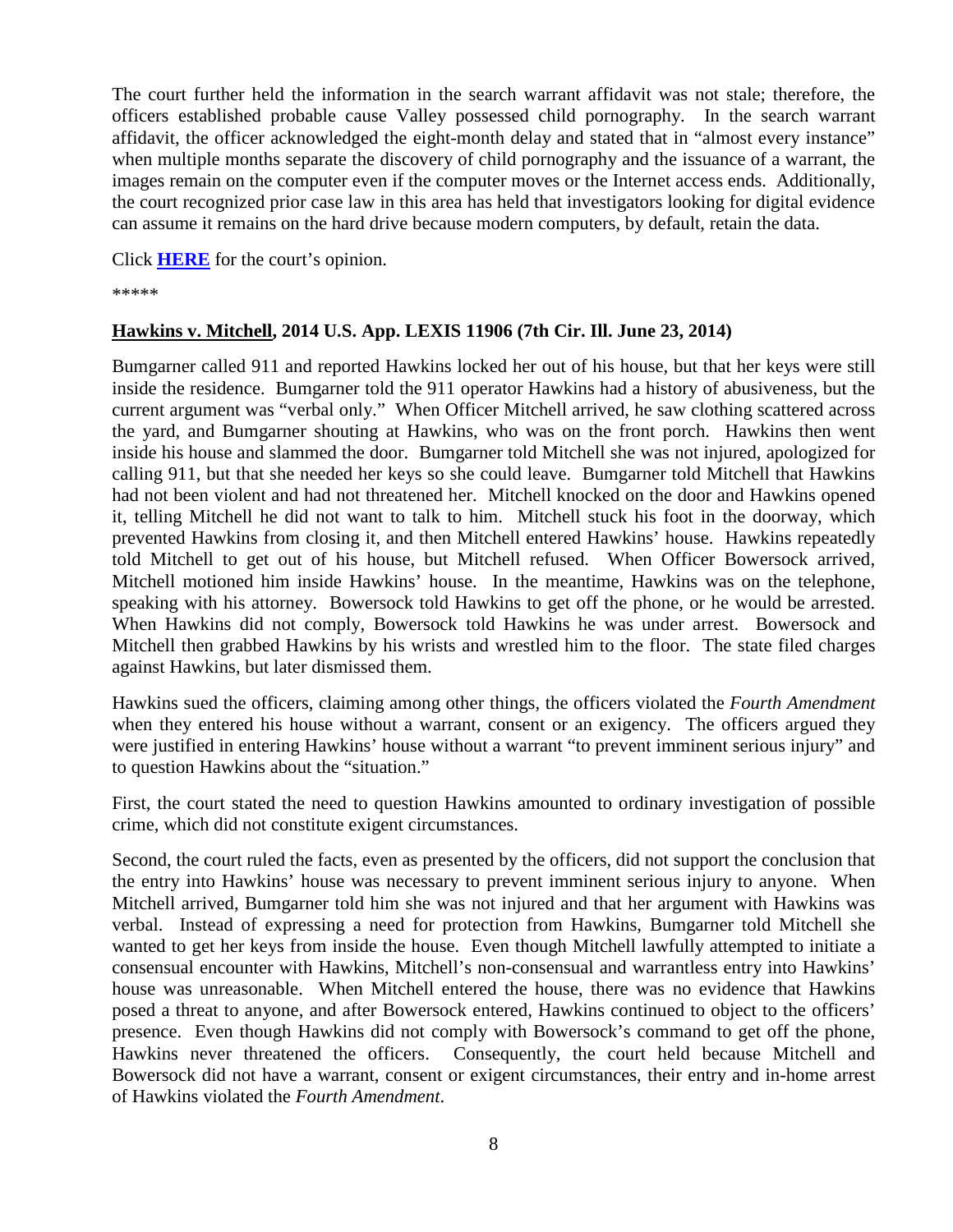Click **[HERE](http://docs.justia.com/cases/federal/appellate-courts/ca7/13-2533/13-2533-2014-06-23.pdf)** for the court's opinion.

\*\*\*\*\*

## <span id="page-8-0"></span>**8th Circuit**

#### **United States v. Humphrey, 2014 U.S. App. LEXIS 10454 (8th Cir. Mo. June 5, 2014)**

Two police officers were conducting surveillance on Humphrey, who was a suspect in a burglary and homicide. The officers driving separate unmarked police cars followed Humphrey as he drove around town. At one point, Humphrey pulled next to one of the officers and raised his right arm parallel to the ground, pointing it in the direction of the officer. Believing that Humphrey realized he was being followed, the officer decided to discontinue his surveillance. However, when the officer pulled into the parking lot of a strip mall, Humphrey entered the parking lot from a different direction and drove straight at the officer's car, until the vehicles faced each other only a few feet apart. The second officer pulled up behind Humphrey, boxing him in. Both officers activated their lights and sirens and got out of their vehicles with guns drawn. The officers identified themselves and approached Humphrey's car. When Humphrey rolled down his window, one of the officers saw a handgun resting on Humphrey's knee. Knowing Humphrey was a convicted felon, the officers arrested him for unlawful possession of a firearm.

Humphrey argued the officers did not have reasonable suspicion he was involved in criminal activity; therefore, the firearm was discovered as the result of an unlawful *Terry* stop.

The court disagreed. The officers were investigating Humphrey's possible connection to recent violent crimes. When it appeared that Humphrey realized he was being followed, Humphrey became the pursuer and positioned his car facing the officer's car in the parking lot. In addition to his behavior, the officers knew Humphrey had convictions for violent crimes and firearms offenses. As a result, it was reasonable to believe that Humphrey might assault the first officer, which justified a *Terry* stop.

Click **[HERE](http://docs.justia.com/cases/federal/appellate-courts/ca8/13-1689/13-1689-2014-06-05.pdf)** for the court's opinion.

\*\*\*\*\*

#### **United States v. \$48,100.00 in United States Currency, 2014 U.S. App. LEXIS 12128 (8th Cir. Neb. June 27, 2014)**

Nelson was driving his parents' recreational vehicle (RV) from Colorado to Wisconsin when he was stopped for a traffic violation in Nebraska. After receiving Nelson's consent to search, the police officer found 2.7 grams of marijuana, a marijuana grinder, several marijuana-themed magazines and a plastic bag containing \$48,100 in currency inside a backpack located in the RV. The officer arrested Nelson for possession of marijuana and seized the currency. The government filed an action seeking forfeiture of the \$48,100, arguing the currency was substantially connected to drug trafficking. Although the government conceded the currency had come from legitimate sources, it nonetheless argued Nelson planned to use the currency to purchase narcotics in an unspecified transaction, which had yet to occur. The government provided no evidence concerning the future drug transaction.

The magistrate judge adopted the government's position, concluding it was more likely than not the \$48,100 was subject to forfeiture as it was substantially connected to a planned, but unconsummated drug transaction. Nelson appealed.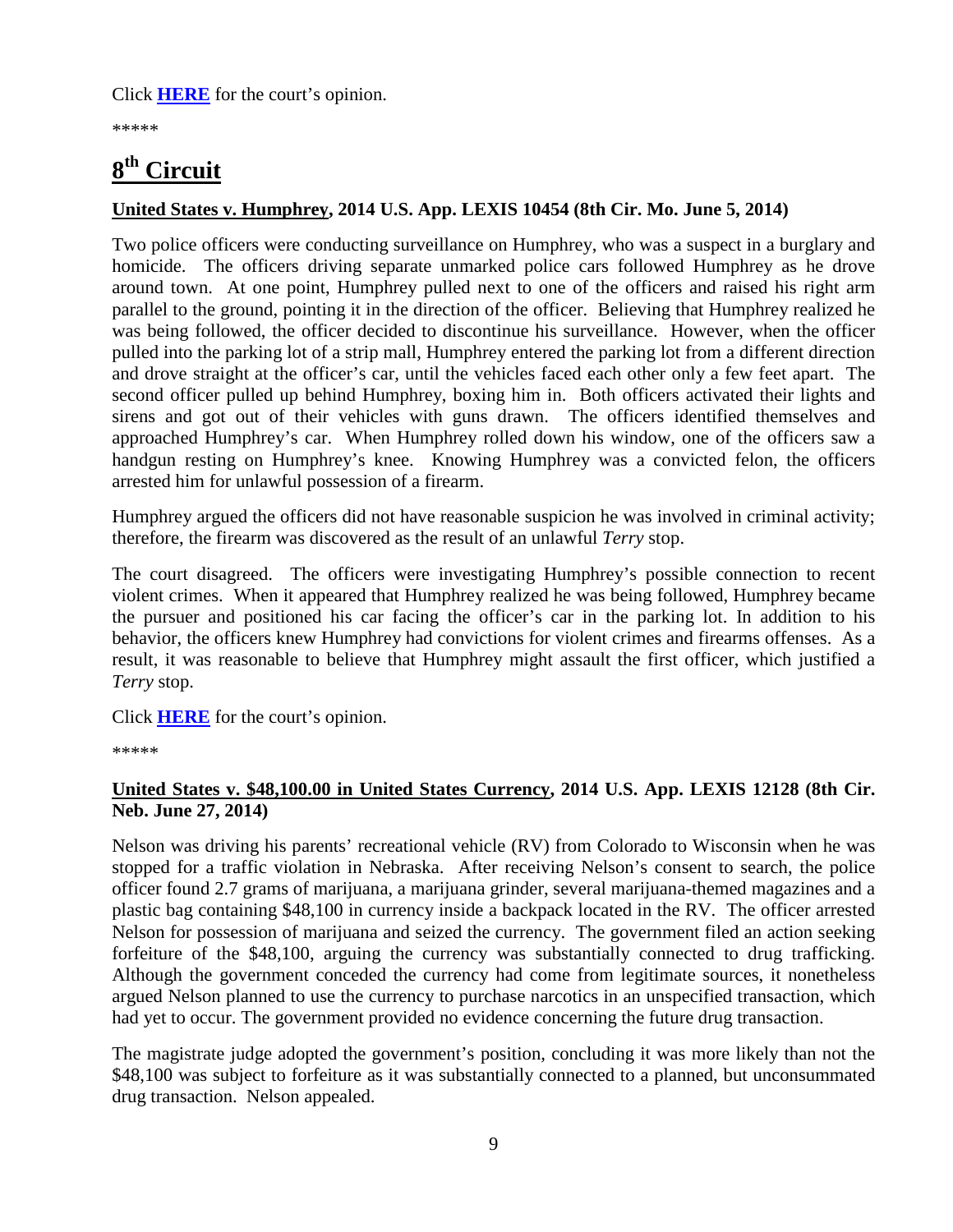The court agreed with Nelson, holding no affirmative evidence existed to support the government's theory that Nelson planned to obtain a large amount of marijuana to sell in Wisconsin. First, both parties agreed the currency came from legitimate sources. Second, the amount of marijuana seized from the RV was small, consistent with personal use, as was the paraphernalia seized by the officer. Third, the officer testified there were several things missing which he would typically expect to find if Nelson had been planning to purchase and transport a large amount of drugs cross-country to sell. For example, the officer searched Nelson's cell phone, but he did not find any text messages or voice mail recordings referring to a plan to engage in drug trafficking. In addition, Nelson did not have a firearm, the possession of which the officer testified often goes "hand in hand" with drug trafficking. The court concluded the government's theory about a planned drug transaction relied on mere speculation rather than evidence. As a result, the court reversed the magistrate judge's directing the forfeiture of the \$48,100.

Click **[HERE](http://docs.justia.com/cases/federal/appellate-courts/ca8/13-1902/13-1902-2014-06-27.pdf)** for the court's opinion.

\*\*\*\*\*

## <span id="page-9-0"></span>**10th Circuit**

#### **Felders v. Malcom, 2014 U.S. App. LEXIS 11627 (10th Cir. Utah June 20, 2014)**

Trooper Bairett stopped Felders for speeding. During the stop, Bairett noticed Felders was nervous, and would not maintain eye contact with him. Bairett also smelled the strong odor of air freshener coming from the car and saw a license plate ring with "Jesus" written on it. Based on these observations, Bairett suspected Felders was transporting drugs in her car. After issuing Felders a speeding ticket, Bairett asked to speak to the two passengers in the car. Based on several perceived inconsistencies between the passengers' stories and Felders' story about the details of their trip, Bairett believed he had reasonable suspicion Felders was transporting drugs. After Felders refused to consent to a search of her car, Bairett called for a K-9 unit to bring a drug-sniffing dog. When Deputy Malcolm arrived with his K-9, Duke, Bairett told him about the encounter with Felders and that Bairett believed there was probable cause to search Felders' car for drugs. Bairett then ordered the passengers get out of the car, but he did not let them close the car doors. Bairett's dash camera recorded Malcolm commenting to Bairett, "Nice of them to leave the door open for you," to which Bairett responded, "Yeah it was, wasn't it?" When Malcolm began the dog sniff, Duke jumped into Felders' car through the open rear passenger door and alerted on the center console. Malcolm opened the console and found two bags of jerky. After removing the jerky, the officers searched Felders' car for approximately two-hours, but found no drugs.

Felders sued, claiming Bairett and Malcolm violated the *Fourth Amendment* by illegally searching her car.

While the district court held neither officer was entitled to qualified immunity, only Deputy Malcolm appealed. Malcolm argued probable cause existed to search Felders' car before the dog sniff. Alternatively, Malcolm argued if he did not have probable cause to search Felder's car, the law did not clearly establish that his actions during the dog sniff violated the *Fourth Amendment*. The Tenth Circuit Court of Appeals disagreed and affirmed the district court holding that Malcolm was not entitled to qualified immunity.

First, the court held Malcolm did not have probable cause to search Felders' car for drugs prior to conducting the dog sniff. The court ruled Malcolm could not reasonably rely on Bairett's conclusion that probable cause existed to search Felders' car, nor would a reasonable officer in Malcolm's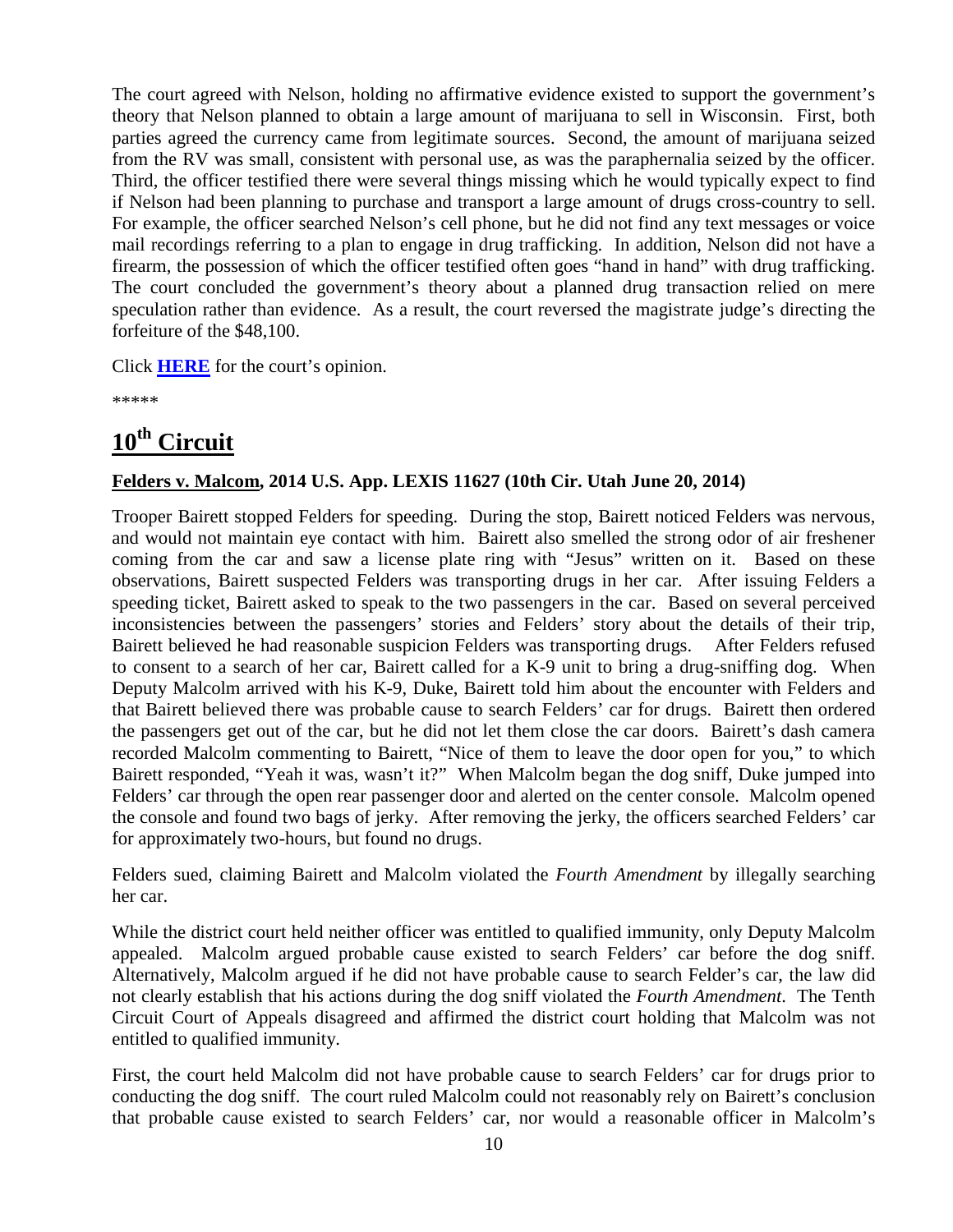position believe he had probable cause to search for drugs. The court found, at best, Bairett and Malcolm had reasonable suspicion to conduct a *Terry* stop.

Second, the court held Malcolm did not independently establish probable cause to search Felders' car. Malcolm's argument that inconsistencies in Felders' statements to Bairett were lies, which constituted obstruction of justice under Utah law, was not reasonable.

Third, the court held at the time of the incident, it was clearly established that facilitation of a dog's entry into a car without probable cause violated the *Fourth Amendment*. The court found a reasonable jury could conclude Bairett intentionally caused the car doors to remain open to facilitate Duke's entry and that Duke failed to properly alert before entering Felders' car.

Click **[HERE](http://docs.justia.com/cases/federal/appellate-courts/ca10/12-4154/12-4154-2014-06-20.pdf)** for the court's opinion.

\*\*\*\*\*

## <span id="page-10-0"></span>**11th Circuit**

#### **United States v. Davis, 2014 U.S. App. LEXIS 10854 (11th Cir. Fla. June 11, 2014)**

A jury convicted Davis on seven counts of robbery. At trial, the government introduced cell site location information obtained from Davis' cell phone service provider. The cell site location information included a record of Davis' calls and revealed which cell tower carried the calls. The government argued the cell site location information established Davis placed and received cell phone calls near the locations of the robberies around the same time the robberies were committed. The government obtained Davis' cell site location information after obtaining a court order pursuant to *18 U.S.C. § 2703(d)*. To obtain a court order under *§2703(d)*, the government was not required to establish probable cause.

On appeal, Davis claimed the government violated the *Fourth Amendment*, arguing the government was required to obtain a warrant based on probable cause to obtain his cell site location information. The government argued the cell site location information was not covered by the *Fourth Amendment* and was properly obtained under the *§ 2703(d)* court order.

The court held that Davis had a reasonable expectation of privacy in the cell site location information and the government violated the *Fourth Amendment* when it obtained that information without a warrant. However, the court further held the cell site location information did not need to be suppressed because the officers acted in good faith reliance on *§2703(d)* order. Here, the police officers, prosecutors and judge who issued the order followed the requirements of *18 U.S.C. § 2703* and had no reason to believe it was unconstitutional as written.

Click **[HERE](http://docs.justia.com/cases/federal/appellate-courts/ca11/12-12928/12-12928-2014-06-11.pdf)** for the court's opinion.

\*\*\*\*\*

#### **United States v. Folk, 2014 U.S. App. LEXIS 10929 (11th Cir. Fla. June 12, 2014)**

Police officers obtained a warrant to search a residence where Folk, a convicted felon, lived with Brandow and her seventeen-year-old son. The warrant authorized the officer to search for illegal prescription drugs, currency, and records relating to drug sales. While executing the warrant, an officer saw a rifle and a shotgun in the master bedroom closet. The officer believed Folk and Brandow slept in that bedroom because he saw photographs of the couple around the room and